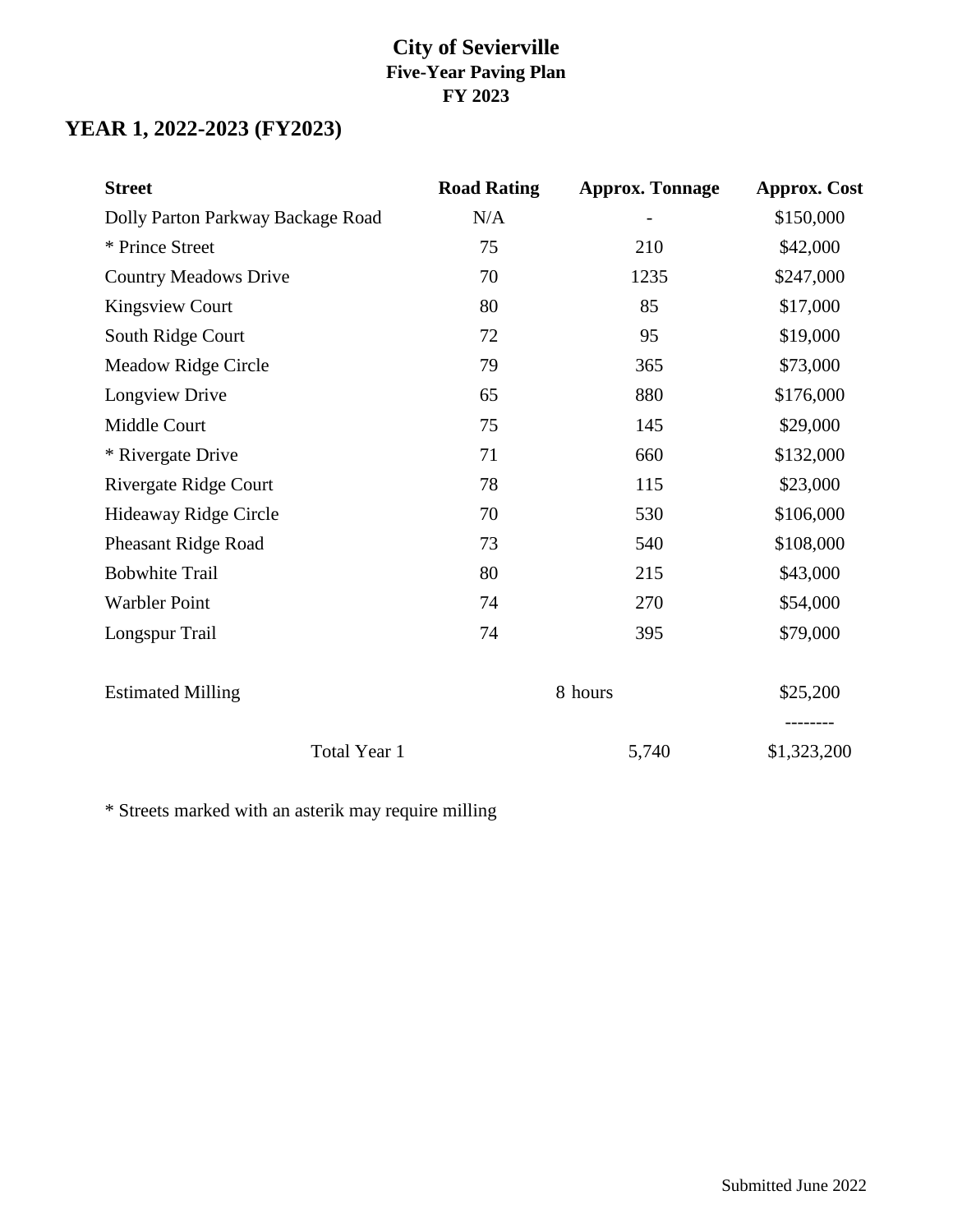# **YEAR 2, 2023-2024 (FY2024)**

| <b>Street</b>               | <b>Road Rating</b> | <b>Approx. Tonnage</b> | <b>Approx. Cost</b> |
|-----------------------------|--------------------|------------------------|---------------------|
| * Railroad Street           | 70                 | 220                    | \$44,000            |
| Temple Lane                 | 76                 | 120                    | \$24,000            |
| Floyd Lane                  | 72                 | 180                    | \$36,000            |
| <b>Beal Court</b>           | 88                 | 50                     | \$10,000            |
| <b>Heatley Lane</b>         | 77                 | 160                    | \$32,000            |
| Village Drive               | 75                 | 405                    | \$81,000            |
| <b>Foxwood Drive</b>        | 71                 | 530                    | \$106,000           |
| Glenda Lane                 | 75                 | 95                     | \$19,000            |
| Red Bank Road               | 70                 | 1,230                  | \$246,000           |
| Fred Bryan Lane             | 70                 | 215                    | \$43,000            |
| Parton Avenue               | 77                 | 60                     | \$12,000            |
| North Circle Drive          | 73                 | 125                    | \$25,000            |
| Vista Circle                | 75                 | 230                    | \$46,000            |
| Middle Creek Road (D mix)   | 75                 | 4335                   | \$975,375           |
| * Creek Avenue (South side) | 71                 | 100                    | \$20,000            |
| <b>Broady Lane</b>          | 75                 | 80                     | \$16,000            |
| * Cedar Street              | 76                 | 455                    | \$91,000            |
| <b>Estimated Milling</b>    |                    | 8 hours                | \$25,200            |
| Total Year 2                |                    | 5,600                  | \$1,851,575         |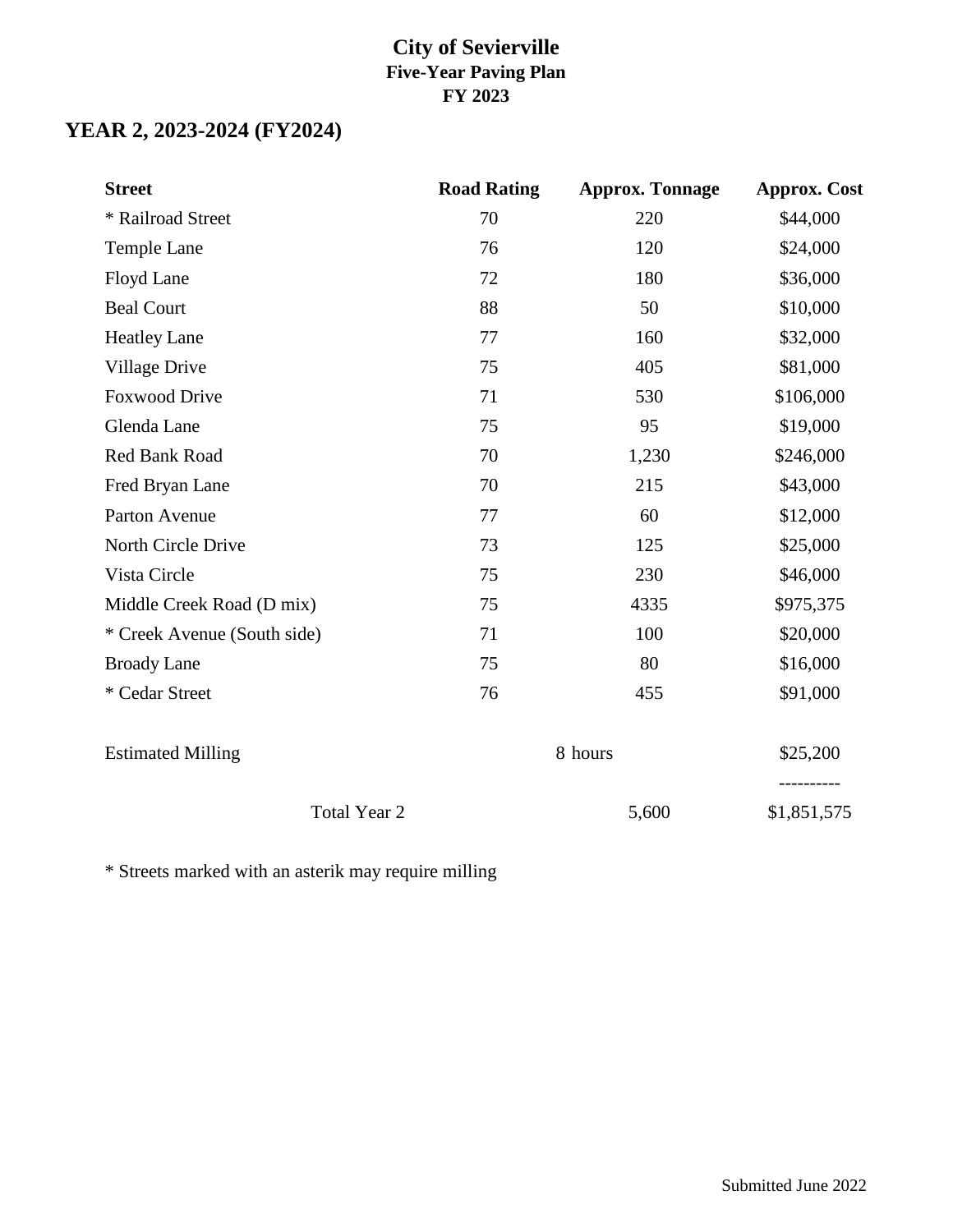# **YEAR 3, 2024-2025 (FY2025)**

| <b>Street</b>                 | <b>Road Rating</b> | <b>Approx. Tonnage</b> | <b>Approx. Cost</b> |
|-------------------------------|--------------------|------------------------|---------------------|
| Burridge Ridge (North side)   | 70                 | 835                    | \$167,000           |
| Reese Road                    | 78                 | 240                    | \$48,000            |
| Cedar Bend Loop               | 71                 | 150                    | \$30,000            |
| Pigeon River Road             | 74                 | 115                    | \$23,000            |
| Oak View Drive                | 76                 | 60                     | \$12,000            |
| Davis Lane                    | 76                 | 130                    | \$26,000            |
| Ownby Drive (one-way portion) | 70                 | 80                     | \$16,000            |
| * Maggie Mack Lane            | 74                 | 920                    | \$184,000           |
| Lenz drive                    | 75                 | 320                    | \$64,000            |
| Ella Drive                    | 75                 | 360                    | \$72,000            |
| <b>Valley Road</b>            | 77                 | 765                    | \$153,000           |
| Summerfield Lane              | 72                 | 500                    | \$100,000           |
| <b>Kilby Street</b>           | 72                 | 305                    | \$61,000            |
| Mark Ann Lane                 | 78                 | 335                    | \$67,000            |
| Old Newport Highway           | 80                 | 1850                   | \$370,000           |
| <b>Buena Drive</b>            | 76                 | 135                    | \$27,000            |
| <b>Beech Road</b>             | 70                 | 100                    | \$20,000            |
| <b>Walnut Road</b>            | 71                 | 155                    | \$31,000            |
| North Riverview Circle        | 70                 | 200                    | \$40,000            |
| Y Road                        | 71                 | 100                    | \$20,000            |
| * South Boulevard             | 78                 | 595                    | \$119,000           |
| <b>Estimated Milling</b>      |                    | 8 hours                | \$25,200            |
| Total Year 3                  |                    | 6,045                  | \$1,675,200         |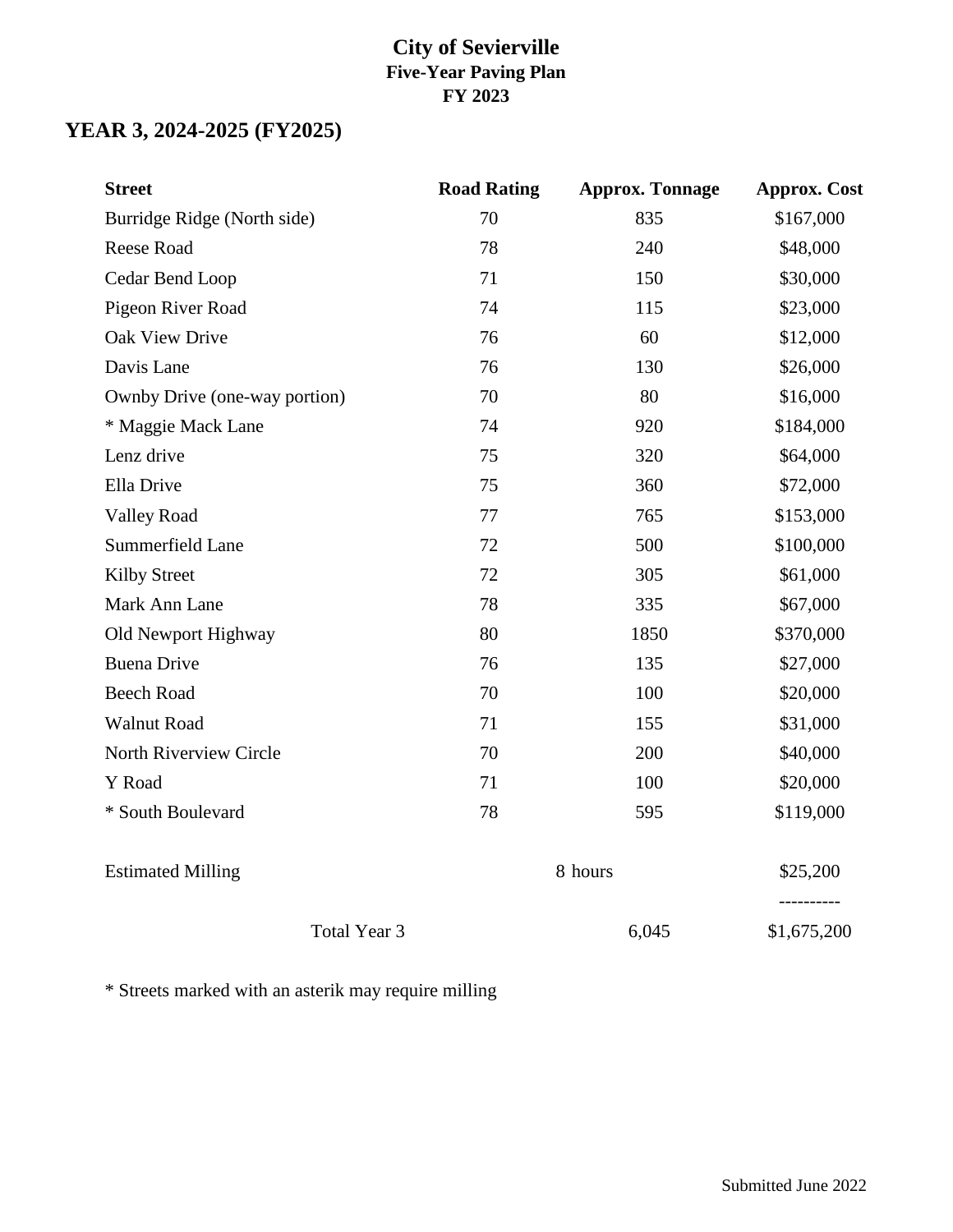# **YEAR 4, 2025-2026 (FY2026)**

| <b>Street</b>             | <b>Road Rating</b> | <b>Approx Tonnage</b> | <b>Approx.</b> Cost |
|---------------------------|--------------------|-----------------------|---------------------|
| Lees Path                 | 80                 | 125                   | \$25,000            |
| Kanuga Court              | 80                 | 65                    | \$13,000            |
| Goingback Circle          | 80                 | 125                   | \$25,000            |
| <b>Walkingstick Court</b> | 80                 | 50                    | \$10,000            |
| Hornbuckle Lane           | 92                 | 30                    | \$6,000             |
| Shaconage Trail           | 77                 | 1190                  | \$238,000           |
| Thurman Circle            | 82                 | 420                   | \$84,000            |
| <b>Snapp Street</b>       | 75                 | 95                    | \$19,000            |
| <b>High Drive</b>         | 76                 | 160                   | \$32,000            |
| Cody Drive                | 74                 | 130                   | \$26,000            |
| J J Circle                | 73                 | 70                    | \$14,000            |
| East Loop Road            | 72                 | 105                   | \$21,000            |
| West Loop Road            | 73                 | 105                   | \$21,000            |
| Franklin Drive            | 74                 | 150                   | \$30,000            |
| <b>Spring Street</b>      | 75                 | 50                    | \$10,000            |
| <b>Cresent Drive</b>      | 74                 | 290                   | \$58,000            |
| <b>West View Street</b>   | 75                 | 70                    | \$14,000            |
| Park Road (D mix)         | 75                 | 2,550                 | \$573,750           |
| <b>Catlett Drive</b>      | 77                 | 150                   | \$30,000            |
| Catlett Road (D mix)      | 75                 | 830                   | \$186,750           |
| <b>Riverdale Drive</b>    | 86                 | 380                   | \$76,000            |
| Poplar Street             | 80                 | 170                   | \$34,000            |
| <b>Beal Woods Drive</b>   | 80                 | 310                   | \$62,000            |
| <b>Estimated Milling</b>  |                    | 8 hours               | \$25,200            |
| Total Year 4              |                    |                       | \$1,633,700         |